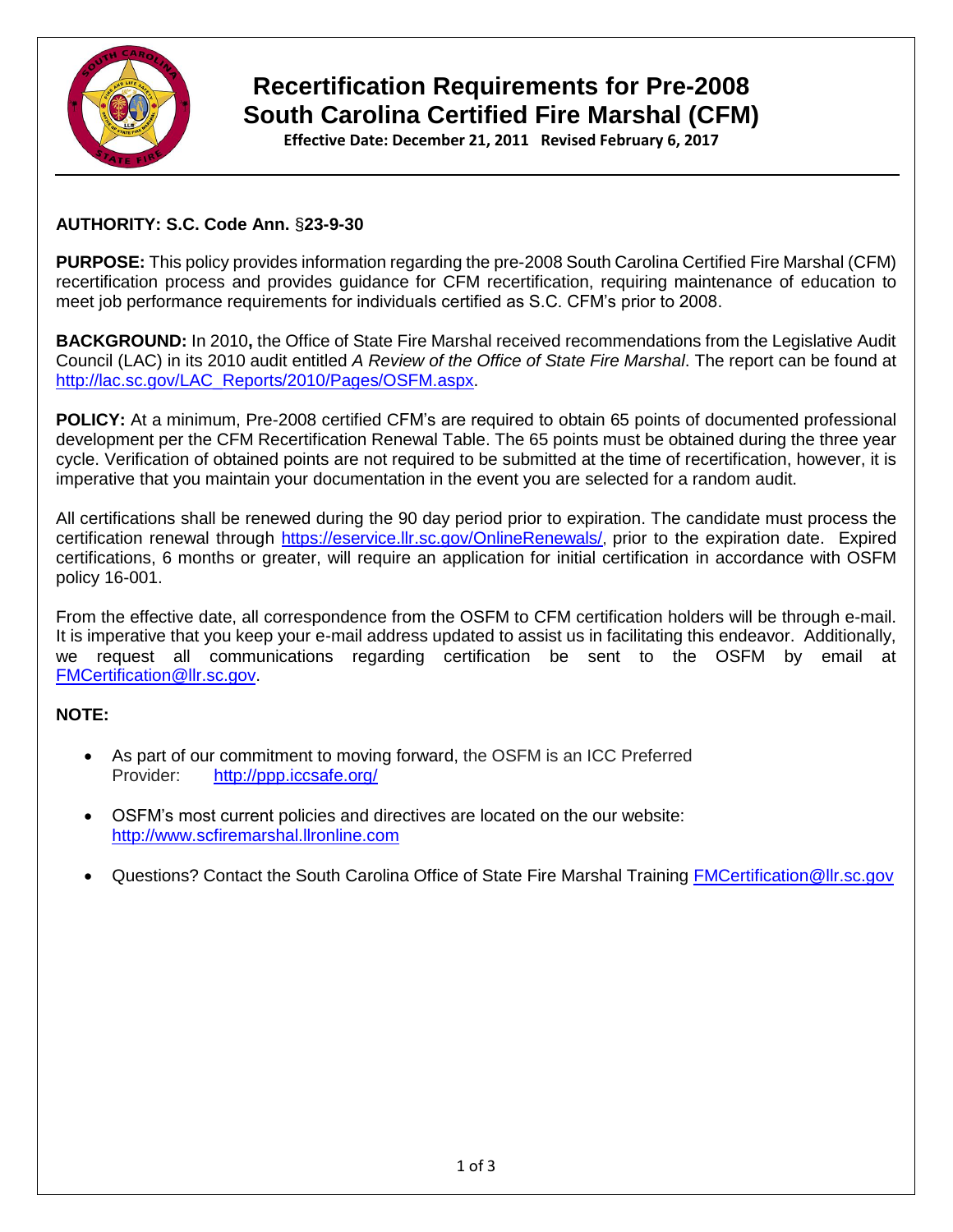

## *Pre-2008* **South Carolina Certified Fire Marshal Recertification Requirements Table Effective Date: December 21, 2011 Revision February 06, 2017**

In order to maintain currency and relevancy in the profession, Certified Fire Marshals are required to obtain 65 points (minimum) of documented professional development during the three year certification cycle, related to the fire & life safety profession.

| <b>Credentials</b>                                                    | <b>Allotted Points</b>         | <b>Minimum</b> | <b>Maximum</b> | Acceptable                                 |
|-----------------------------------------------------------------------|--------------------------------|----------------|----------------|--------------------------------------------|
|                                                                       |                                | <b>Points</b>  | <b>Points</b>  | <b>Documentation</b>                       |
| <b>Professional Practice</b>                                          | 1 per month                    | 12             | 36             | Letter from supervisor or<br>client(s)     |
| <b>Voluntary Professional Service</b>                                 | 5 per organization             | $\mathbf 0$    | 15             | Letter from organization                   |
| <b>OSFM Rules &amp; Regulations</b><br>Course Update                  | 2 per course                   | 02             | 02             | Transcript with<br>appropriate course code |
| <b>Training</b>                                                       | <b>Allotted Points</b>         | Minimum        | <b>Maximum</b> | Acceptable                                 |
| (minimum of 45 points required)                                       |                                | <b>Points</b>  | <b>Points</b>  | <b>Documentation</b>                       |
| Training- Professional Development<br><b>Seminars and Conferences</b> | 1 per contact hour             |                | 60             | Certificate or proof of<br>attendance      |
| Taking college credit courses                                         | 3 points per credit hour       | 45             | 15             | Official transcript from                   |
|                                                                       |                                |                |                | college                                    |
| Teaching a course or seminar                                          | Teaching a course: 4           |                |                | Letter from training                       |
|                                                                       | points per credit hour         |                |                | institution verifying                      |
|                                                                       | Teaching a seminar: 1          | $\pmb{0}$      | 36             | details of course and your                 |
|                                                                       | point per hour taught          |                |                | participation                              |
| Publications (Fire/Safety related)                                    | Paper or article in peer-      |                |                | Article/Paper: Copy of                     |
|                                                                       | reviewed publication           | $\pmb{0}$      | 36             | first page of article/paper                |
|                                                                       | Single author: 4 points        |                |                | indicating title, name and                 |
|                                                                       | Multiple authors: 2            |                |                | publication date, your                     |
|                                                                       | points                         |                |                | name as author, and                        |
|                                                                       | <b>Published article or</b>    |                |                | other authors' names (if                   |
|                                                                       | paper                          |                |                | applicable). Article/ paper                |
|                                                                       | Single author: 4               |                |                | must have a minimum of                     |
|                                                                       | points                         |                |                | 1,000 words.                               |
|                                                                       | Multiple authors: 2            |                |                |                                            |
|                                                                       | points                         |                |                |                                            |
|                                                                       | <b>Published book:</b>         |                |                | <b>Book:</b> Copy of title page            |
|                                                                       | Single author or editor:       |                |                | of book indicating title,                  |
|                                                                       | 25 points                      |                |                | publisher, publication                     |
|                                                                       | Author of chapter,             |                |                | date, your name as                         |
|                                                                       | single author: 3 points        |                |                | author, and other                          |
|                                                                       | Author of chapter,             |                |                | authors' names (if                         |
|                                                                       | multiple authors: 1            |                |                | applicable).                               |
|                                                                       | point<br>Published review of a |                |                |                                            |
|                                                                       | book in a fire/safety          |                |                |                                            |
|                                                                       | journal or magazine: 1         |                |                |                                            |
|                                                                       | point                          |                |                |                                            |
|                                                                       |                                |                |                |                                            |